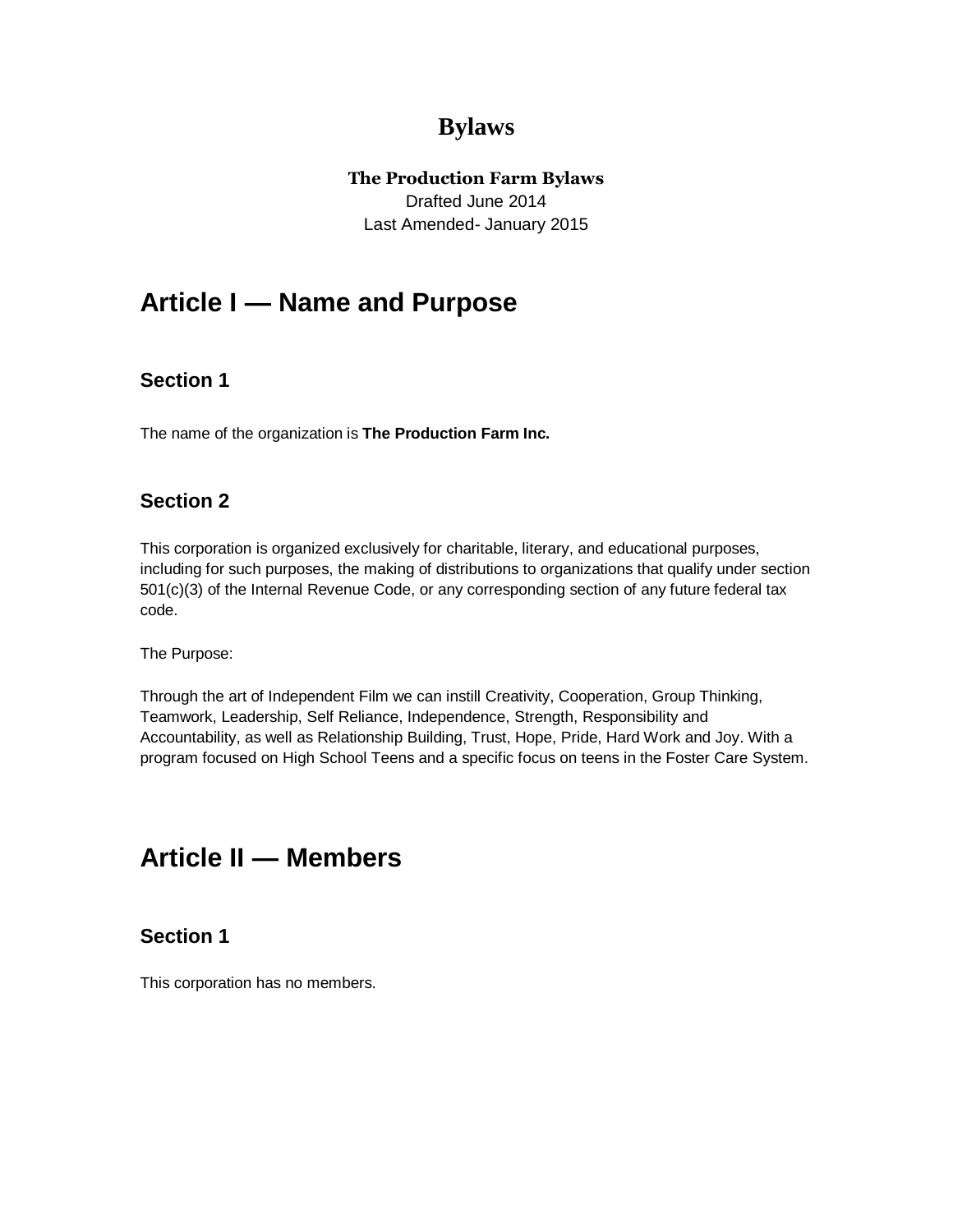# **Article III — Board of Directors**

# **Section 1**

The board is responsible for setting policy and governing the organization and holds the power to conduct the nonprofit's business and to delegate that power as needed to an agent of the board, namely the Managing Director, Artistic Director, Chief Executive Officer (CEO), Chief Financial Officer (CFO) or any combination of listed titles.

In matters of Finance and governmental reporting namely taxes and outside accountant may serve as "Agent" of the organization. Outside accountants are to be appointed by the President and voted with a majority vote, and to be hired and overseen by the Treasurer.

The minimum number of Board Members shall be no less than 3, and the Maximum shall be no more than 10.

# **Section 2**

The length of term for Board Members shall be at a maximum 3 terms at 3 years. A Board Member may apply for another 3 term set by executing a 1 year absence from the Board. The Founding Members may be exempt from this rule.

## **Section 3**

Board Members shall be elected via a majority vote of Standing Board Members and Directors. Any standing Board Member may nominate any new board member to be put up for a vote. A board member must gain the written support of at least one additional board member for a formal nomination to be made. Once the formal nomination has been made the standing Board Members and Directors shall vote as in the above mentioned voting structure.

## **Section 4**

The quorum requirements to transact business shall be at majority or higher (Quarterly, based off the organizations fiscal calendar year.)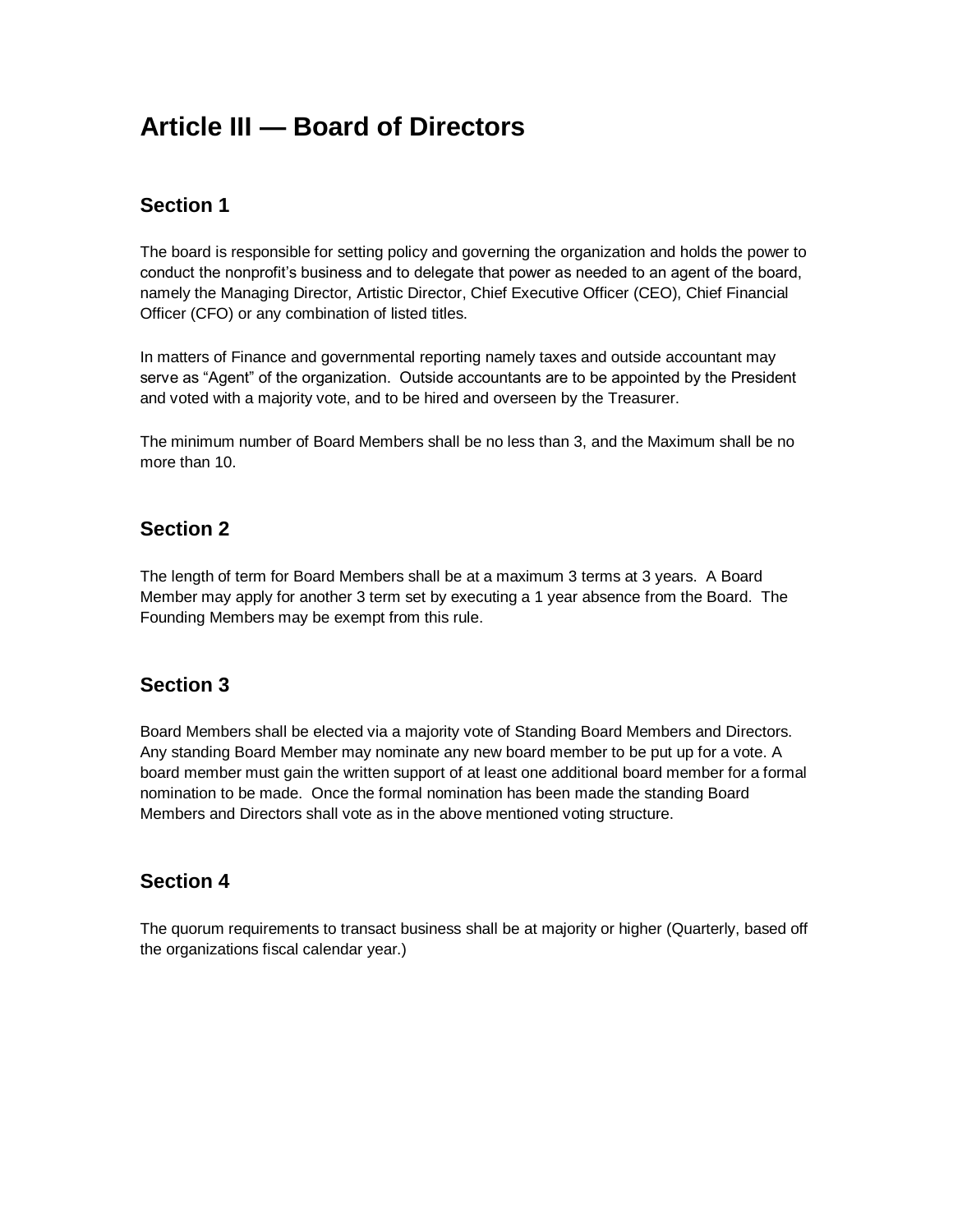## **Section 5**

The Board shall meet at minimum four (4) times a year, once each quarter of the set fiscal year.

Special Board Meetings may be called if 25% of the Board and Directors agrees for a calling of meeting. A meeting may be initiated by any Board Member or Director if he/she is able to acquire a 25% vote for an additional meeting. Board members will be notified 2 weeks prior to the meeting via Phone and Email.

## **Section 6**

A Board Member may be removed from the board if he/she is absent for 3 consecutive board meetings. If such a case has occurred, a 75% vote of all Board Members and Directors is necessary to remove said Board Member.

A board member may be removed by a vote of 75% of the Board Members and Directors for such conditions as breach of confidentiality, failure to disclose a conflict of interest, moral issues, or legal reasons.

# **Section 7**

General voting shall occur via a show of hands. When voting for officers of the board, a call for a written ballot shall be the means for a vote, the ballots are then shown and read aloud congruently by the President and recorded by the Secretary simultaneously (This rule may be voided if the meeting is to be held via conference call or video chat. In such a case a voice tally may be used). And, such a vote shall be recorded for public record.

Meetings shall be governed by the latest edition of Robert's Rules of Order.

# **Section 8**

Board Members shall not be compensated for their service except for reimbursement of reasonable expenses that have been pre-approved in writing by the Treasurer.

# **Article IV — Officers of the Board**

**President**- The President's term is 3 terms of 3 years each with a 1 year hiatus before re-running for a new set of 3 in a board position.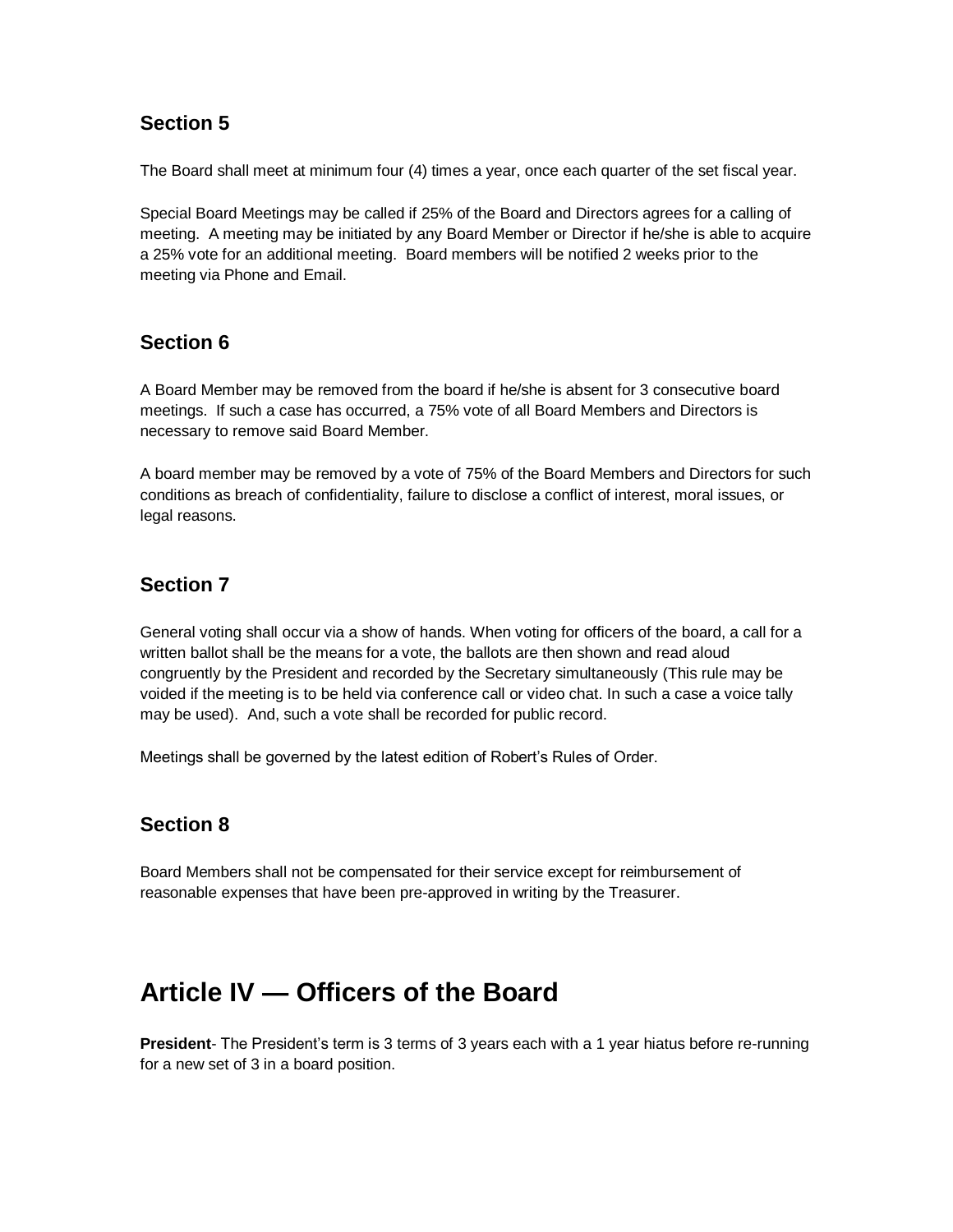**Vice President**- The Vice President's term is 3 terms of 3 years each with a 1 year hiatus before re-running for a new set of 3 in a board position.

**Secretary**- The Secretary's term is 3 terms of 3 years each with a 1 year hiatus before re-running for a new set of 3 in a board position.

**Treasurer**- The Treasurer's term is 3 terms of 3 years each with a 1 year hiatus before re-running for a new set of 3 in a board position.

Ex Officio Board Member- Shall always be the sitting CEO, who is a non-voting member.

Board Positions may be combined by a 2/3<sup>rd</sup> vote of sitting Board.

Board Positions may be created when such a case becomes necessary by a 2/3<sup>rd</sup> vote of the sitting Board Members. The term limits and reapplication rules of the above mentioned Board Positions (President, Vice President, Secretary and Treasurer or any additional Positions) shall all maintain the 2 terms of 3 years each with a 1 year hiatus before re-running for any board position. If such a case has occurred an additional section in Article IV shall be added to the organization's bylaws.

Once the creation of the additional Board Position is set, amendments to the Bylaws must be made with a majority vote on the particular wording of the duties and responsibilities of said Board Position.

All board members must sign a non-legally binding contract with the Organization stating that they understand the Duties and Responsibilities of the Board Position, also pledging their service for the length of term to which they have been elected.

If such a case as a Board Member resigning, a formal letter must be presented by the Board Member who is to resign, to the Board 30 days before the resignation is to occur.

If such a case as a Board Member Resignation or Removal, the vacated seat will be filled by a nomination by the President and a majority vote by the remaining seated members. If the vacated seat belongs to the President see Article IV Section 2 paragraph 2.

# **Section 1**

Duties and responsibilities of the President Position may naturally flux to a reasonable extent. If the Job Duties and Responsibilities have fluxed to an unreasonable point a special meeting may be called (Following the above rules for calling additional meeting mentioned in Article III section 5 paragraph 2), to change the language in the organization's bylaws, and amending the Position's Contract.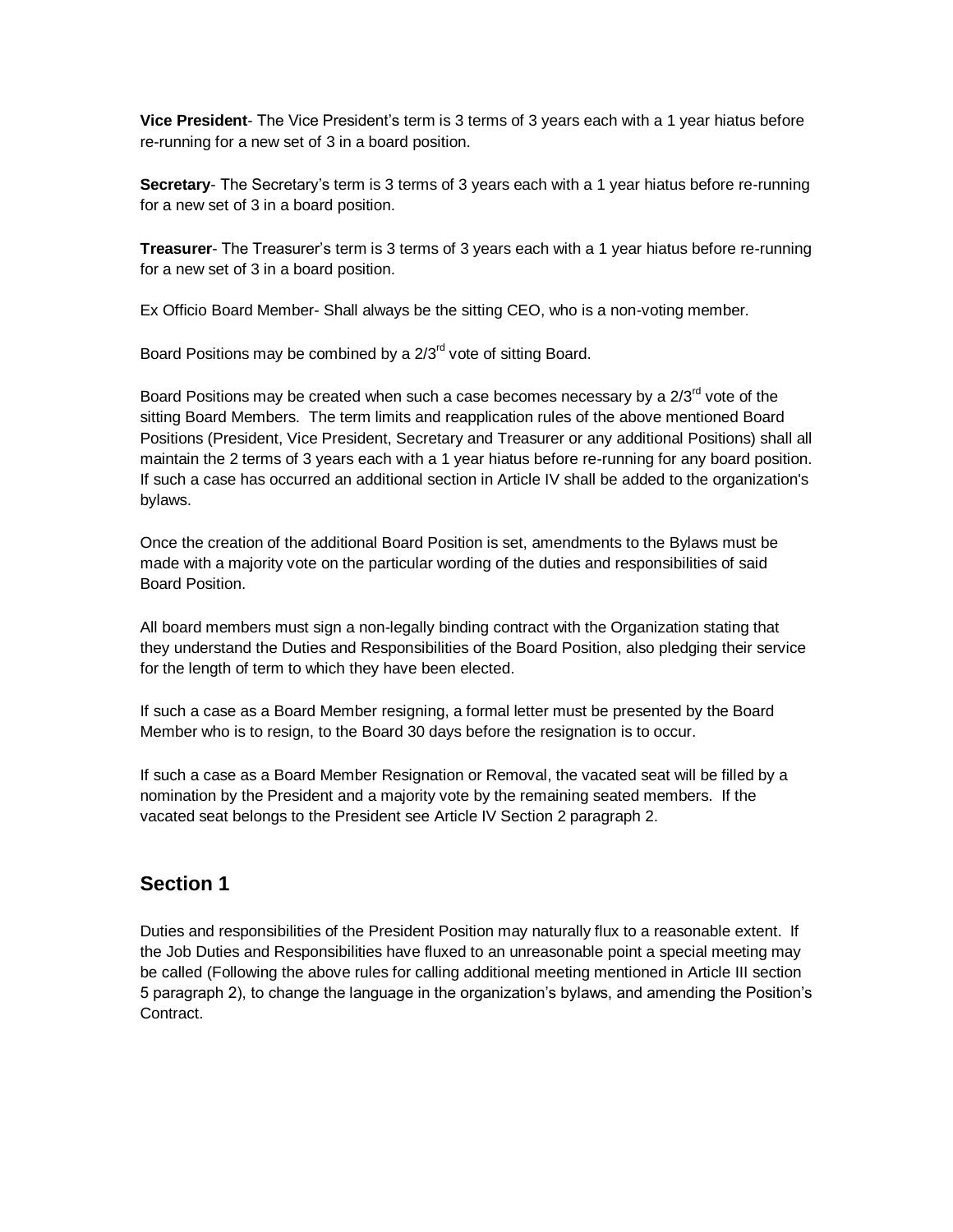### **The Responsibilities of the President**

- Preside at meetings of the board
- · Act as the chief volunteer representative along with the Artistic Director of the organization
- Appoint committee chairpersons and members
- · Work closely with the Artistic Director to ensure good communication between board and

staff, the board President will also be responsible for overseeing the Artistic Director who oversees all volunteer activities

· Nominate midterm replacement Board Members as well as have final say in Board Member **Nominations** 

- · Oversee all board committees
- · Ensure the full participation of board members and move to fill board vacancies

# **Section 2**

Duties and responsibilities of the Vice President Position may naturally flux to a reasonable extent. If the Job Duties and Responsibilities have fluxed to an unreasonable point a special meeting may be called (Following the above rules for calling additional meeting mentioned in Article III section 5 paragraph 2), to change the language in The Bylaws, and amending the Position's Contract.

It is the understanding of this organization that the Vice President is next in turn to assume the President's position and responsibilities, should something happen mid term. A board vote is not necessary for the position change if the loss of the President were to happen mid term, a new Position contract would be created and a new nomination and vote would be held for the vacated position.

### **The Responsibilities of the Vice President**

· Preside at board meetings and serve as the chief volunteer officer in the absence of the president

- Assist the president in carrying out special projects when necessary
- Assist the Artistic Director and Managing Director with Volunteer scheduling and management
- Responsible for Fundraising including but not limited to grant writing, donors, sponsorships
- Responsible for marketing

# **Section 3**

Duties and responsibilities of the Treasurer Position may naturally flux to a reasonable extent. If the Job Duties and Responsibilities have fluxed to an unreasonable point a special meeting may be called (Following the above rules for calling additional meeting mentioned in Article III section 5 paragraph 2), to change the language in The Bylaws, and amending the Position's Contract.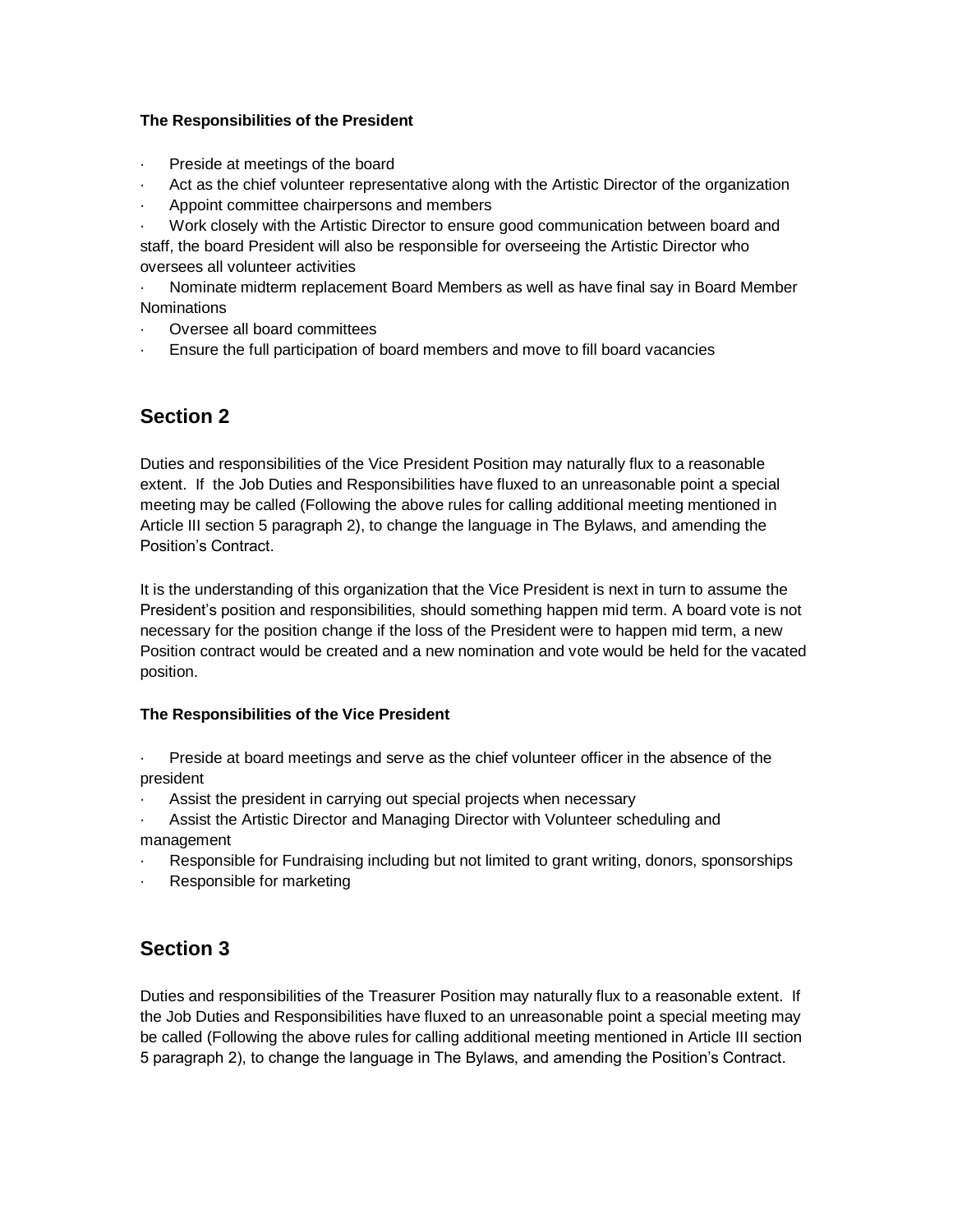### **The Responsibilities of the Treasurer**

Serve as chairperson on the finance committee and make reports to the board about organizational finances

- Assist in setting organizational budgets along with the Managing Director
- · Provide volunteer oversight to organization's financial accounting systems
- Ensure that the board reviews the 990 report each year

· Oversees the financial matters of the organization and ensures that monies are deposited promptly in the appropriate accounts.

· Working with the Managing Director in coordination of keeping books, preparing checks and handling invoices

# **Section 4**

Duties and responsibilities of the Secretary Position may naturally flux to a reasonable extent. If the Job Duties and Responsibilities have fluxed to an unreasonable point a special meeting may be called (Following the above rules for calling additional meeting mentioned in Article III section 5 Paragraph 2), to change the language in The Bylaws, and amending the Position's Contract.

### **Responsibilities of the Secretary**

- Record minutes of board meetings or oversee this function if done by a staff person
- Serve as the official keeper of organizational records
- Provide public notice of board meetings when necessary
- · Ensures that necessary reports and filings to state and federal authorities are made in a timely matter
- Keeper of the organization's official records

# **Article V — Board Committees**

There shall be standing committees of the board. The standing committees shall be Fundraising, Finance and Budget, and Grounds.

If the case of an additional committee becomes necessary, a motion must be made, once a 51% vote is achieved the motioning Board Member must supply the board with a proposal of the needs and goals of the additional committee. The creation of a committee requires a  $2/3^{rd}$ s vote by the sitting board. Once the creation of the additional committee is set, amendments to the Bylaws must be made with a 51% vote on the particular wording of the goals and responsibilities of said committee.

If the duties and requirements of a particular committee require amending a special meeting, if needed, may be called or the changes may be handled during normally scheduled board meeting times. The required changes must be presented by the Officer directing said Committee in a formal proposal, it must gain a 51% vote to pass. Once passed the bylaws shall be amended by the standard above mentioned in paragraph 2 of Article V.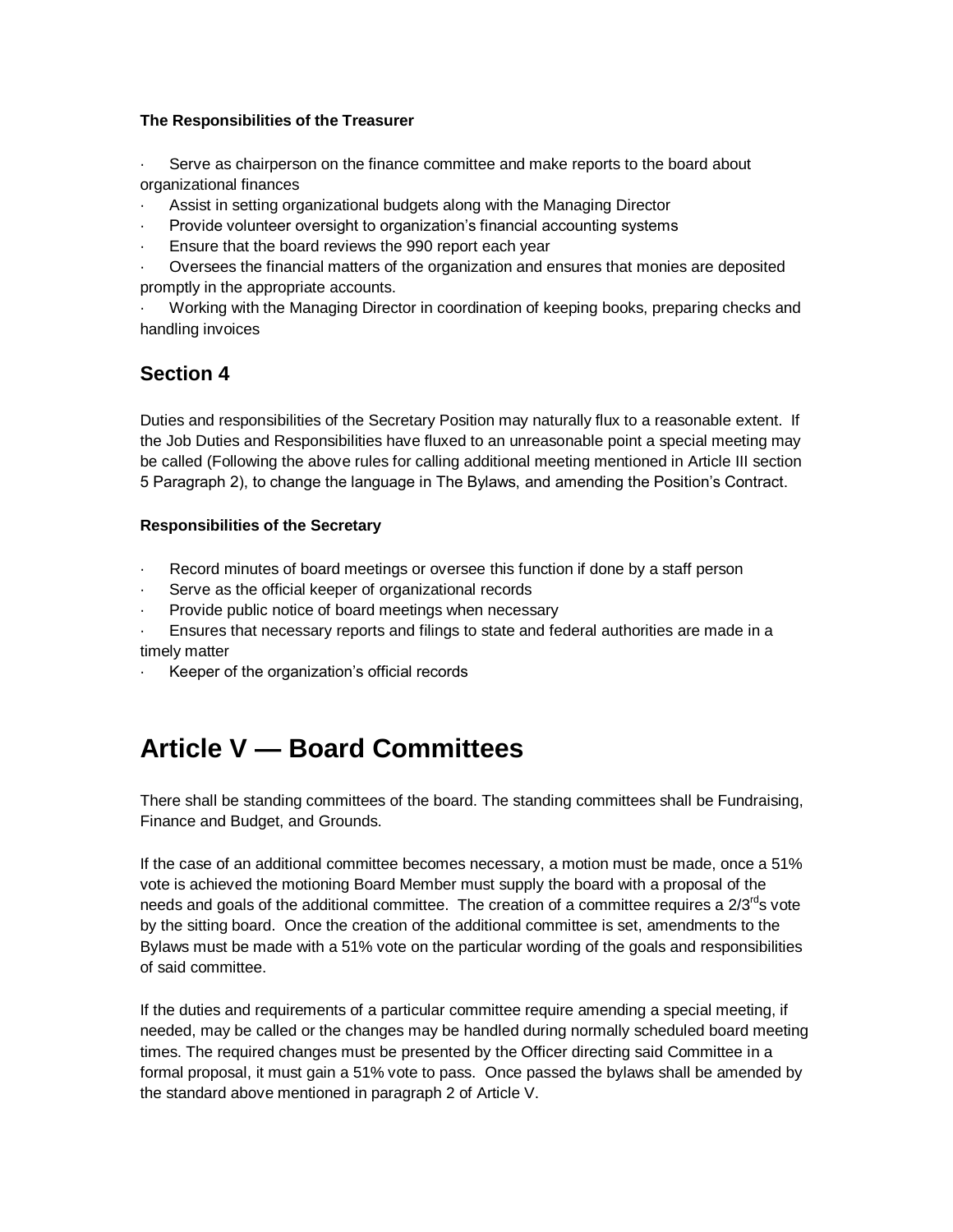Committee members shall be appointed by the President based of the Nominations of the Board.

# **Section 1**

Duties and responsibilities of the Fundraising Committee may naturally flux to a reasonable extent. If the Job Duties and Responsibilities have fluxed to an unreasonable point a special meeting may be called (See Article V Paragraph 3).

### **The Responsibilities of The Fundraising Committee**

- · Ensuring that adequate funds are available for the organization to carry out its purpose
- · Working with organizational staff and other members of the board to solicit charitable gifts
- Provide volunteer oversight to organization's fundraising campaigns
- Carry out fundraising events
- Secure foundation and corporate grants

· Working with the Artistic Director, Managing Director and Vice President in organizing and scheduling fundraising campaigns

# **Section 2**

Duties and responsibilities of the Finance and Budget Committee may naturally flux to a reasonable extent. If the Job Duties and Responsibilities have fluxed to an unreasonable point a special meeting may be called (See Paragraph 3 of Article V).

### **The Responsibilities of The Financial and Budget Committee**

· Preparing and/or approving an annual organizational budget to be presented to the board for final approval

- Provide volunteer oversight to organization's accounting needs
- Arranging for a certified audit of the organization's accounts
- · Overseeing with the treasurer the accounting and banking functions of the organization

· Working with the Managing Director, Treasurer and Secretary to create budgets and fill out necessary paperwork and forms required by sate and federal governments, and present said forms to secretary for proper filing

# **Section 3**

Duties and responsibilities of the Grounds Committee may naturally flux to a reasonable extent. If the Job Duties and Responsibilities have fluxed to an unreasonable point a special meeting may be called (See Article V Paragraph 3).